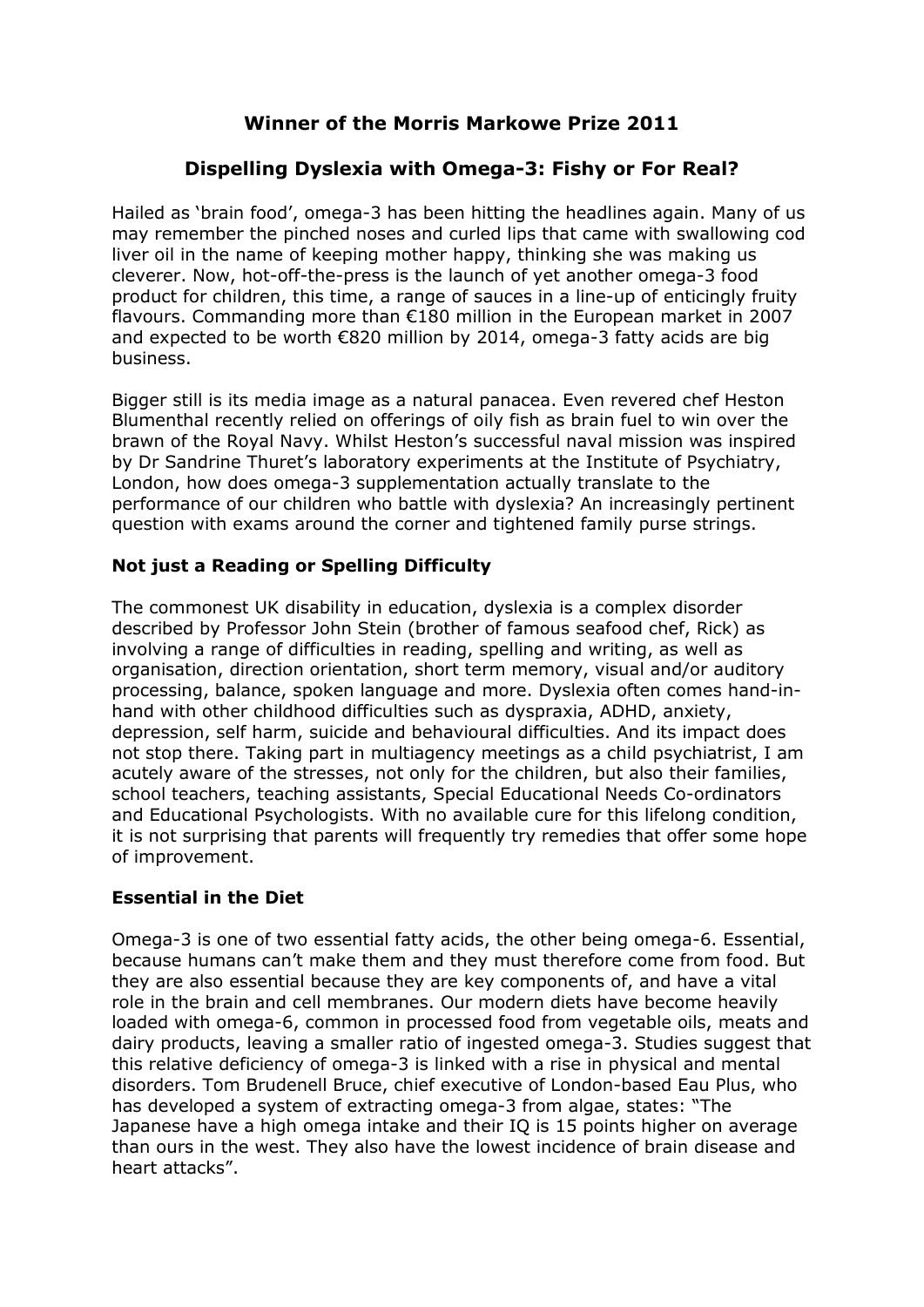### **Omega-3 and Dyslexia**

As omega-3 fatty acids were being discovered to have major roles in cell membrane signalling, brain development and functioning, scientists were also finding some differences in the genes, brains, visual, auditory and balance systems of those with dyslexia compared to those without.

In the 1990s, Dr Jacqueline Stordy of Surrey University was the first to notice an association between breastfeeding and the severity of dyslexia, as well as poor night vision in young dyslexics, which improved with omega supplementation. Meanwhile, other scientists found lower levels of fatty acids in boys with more behavioural problems, temper tantrums, sleep problems, and learning difficulties than their peers. These lower levels of essential fatty acids were also found in blood samples of those with dyslexia, along with abnormal cell membranes. Many also showed signs of essential fatty acid deficiency, such as excessive thirst, dry hair and skin, frequent urination and soft, brittle nails. Dr Alex Richardson from Oxford University noted in dyslexic children that "those with more clinical signs of fatty acid deficiency had more severe difficulties in reading, spelling and working memory". Researchers began to look into the use of omega-3 supplements in people with dyslexia.

#### **The Evidence to date**

Despite all the media reports of omega-3 improving school performance, there are surprisingly few trials on supplementation in children. Only four trials focused specifically on those youngsters with dyslexia, three of which are published in detail. Unfortunately, each study showed different results as they looked at different aspects of dyslexia; some showed positive findings of improvement and some, no effects. There was also little consistency between them. The studies varied in the way the trial was conducted, with different duration of supplementation, doses of omega-3, ages of the children, their school setting and just to confuse the matter further, involved different countries and languages. No overall agreed conclusions can be made to support omega-3 supplementation in dyslexia.

What the research does clearly show is that larger and long-term studies are crucially needed in this area, designed to give results that can be applied to everyday life. Experiments looking at rats, brain cells in laboratory dishes or reading in Nordic languages are difficult convert into helping those young dyslexics I saw in clinic last week. Mark was excluded for the third time this term and Jess has been cutting herself from exam stress, convinced that she will fail. Both of their mothers desperately wanted to try something that would help.

### **The Future**

Everyone knows that bad food is harmful for our children"s physical health, but it has taken much longer for us to realise that the mind and brain may be the first and most sensitive parts of the body to be affected. The research into the effects of diet on our children"s brains lags well behind the studies into their physical health. We need to shift more of the spotlight onto disabling conditions such as dyslexia. Otherwise, our children will be left struggling not only with their